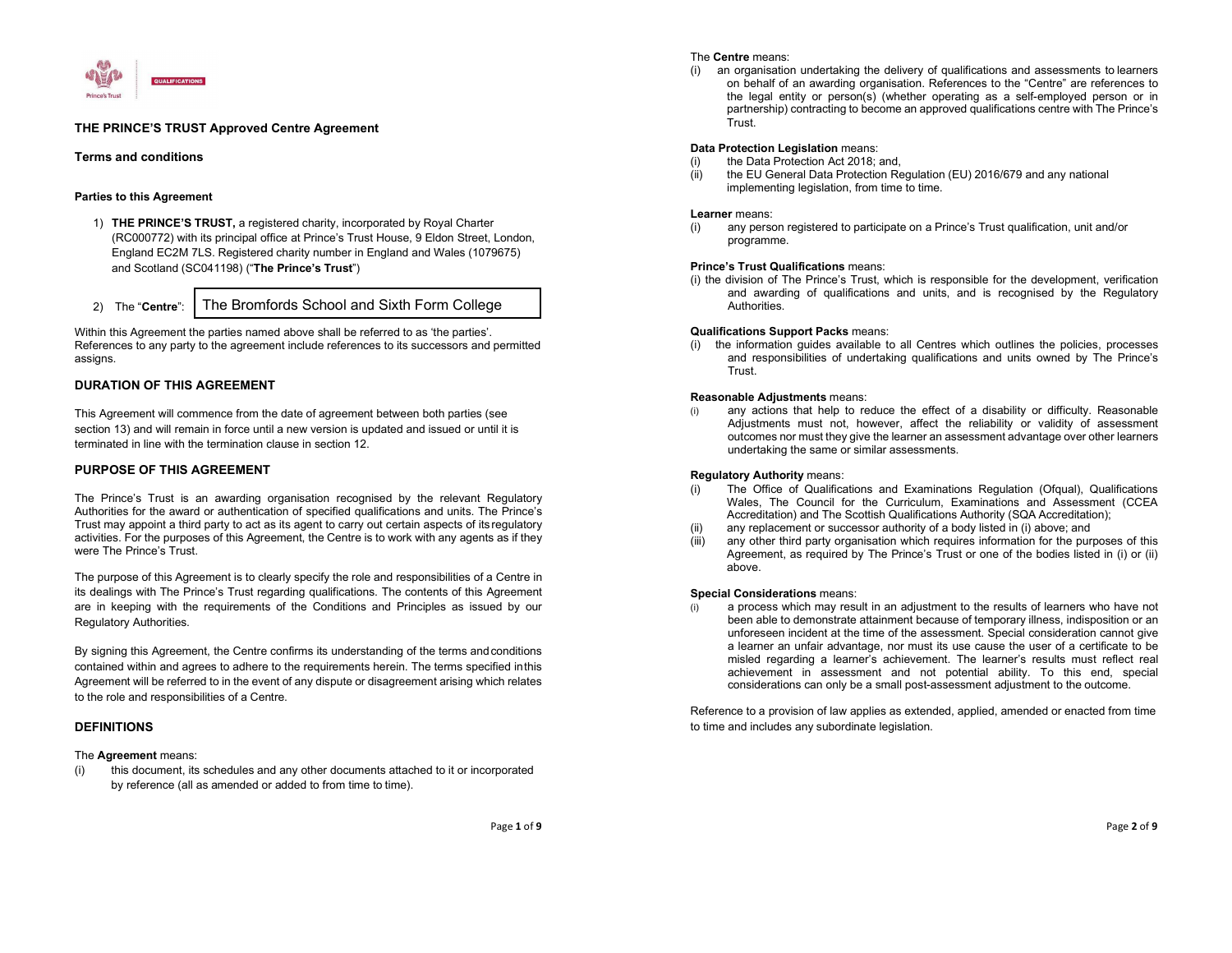# RESPONSIBILITIES OF THE CENTRE

### The Centre will:

## 1. General responsibilities

- 1a. take all reasonable steps to ensure that The Prince's Trust is able to comply with the requirements of the relevant Regulatory Authorities in relation to the delivery of Prince's Trust qualifications, units and/or programmes.
- 1b. comply with all of the requirements specified in The Prince's Trust policies, procedures, handbooks, guides and brand guidance in order to continue to deliver qualifications, units and programmes on behalf of The Prince's Trust.
- 1c. agree to the application of sanctions as laid down by The Prince's Trust.

# 2. Qualification and Unit Delivery

- 2a. appoint an individual to be the named point of contact for the purposes of fulfilling the duties stated in our Qualifications Support Packs and to update Centre information.
- 2b. have in place appropriate staff and relevant systems before the qualifications, units or programmes are made available to Learners.
- 2c. retain at all times a workforce of appropriate size and competence to undertake the delivery of the qualification as specified in the qualifications specification and Qualifications Support Packs. This includes taking reasonable steps to ensure occupational competence where this is required by The Prince's Trust for the delivery, assessment and verification of specific qualifications, units or programmes.
- 2d. provide staff with appropriate inductions and professional development to ensure staff can maintain the relevant expertise and competences, and understand the relevant specification for the qualifications and units they are involved in delivering.
- 2e. supply staff CVs, evidence of CPD and other evidence (for example original certificates) to The Prince's Trust in a timely manner upon request.
- 2f. ensure effective communications systems are in place internally to keep all relevant staff informed of the current Prince's Trust policies and procedures, as updated and amended from time to time.
- 2g. ensure that sufficient internal quality assurance and management policies and processes are in place and that these apply across all permitted assigns.
- 2h. adhere to any assessment requirements as per the qualification, unit or programme specifications.
- 2i. maintain adequate systems and resources including where appropriate, the necessary level of financial, technical and staffing resources and systems necessary to support the delivery of The Prince's Trust qualifications, units and programmes.
- 2j. have appropriate arrangements and agreements in place with any third parties, satellite centres or suppliers who provide goods or services to the Centre which contribute to the delivery and/or assessment of the qualifications, units and programmes. Where these are not in place the third parties, satellite centres or suppliers will be required to sign a copy of this Approved Centre Agreement.
- 2k. have the staff, resources and systems necessary to support the assessment of qualifications, units and programmes and the award, accumulation and transfer of credits and, where necessary, the recording of exemptions.

## 3. Learner Registration and Certification

- 3a. register each Learner in line with the requirements of The Prince's Trust to ensure that each Learner is uniquely identified.
- 3b. take appropriate and reliable steps to confirm each Learner's identity prior to assessment taking place.
- 3c. have arrangements in place to obtain a Unique Learner Number (ULN) or Scottish Candidate Number (SCN) on behalf of its Learners and provide these to The Prince's Trust on registration of Learners.
- 3d. register/enter Learners for assessment in an efficient manner and following The Prince's Trust timetables.
- 3e. take reasonable steps to ensure that all relevant Centre staff understand how and when to apply for Learner registration and certification.
- 3f. take all reasonable steps to guard against fraudulent or mistaken claims for certificates, qualifications or units.
- 3g. have appropriate internal quality assurance arrangements in place to ensure the effective and efficient delivery of the qualifications, underpinned by appropriate record keeping.
- 3h. ensure that assessments are undertaken by individuals that are independent to the Learners.

#### 4. Retention of records and access to records, people and premises

- 4a. maintain all Learner records and details of achievement in an accurate, timely and secure manner, for a minimum of three years from the end of the academic year of completion, in line with the requirements of The Prince's Trust and Data Protection Legislation and make these records available to The Prince's Trust and the Regulatory Authorities for external quality assurance and auditing purposes, as required. Information on the documents that The Prince's Trust recommend be kept as a minimum can be found in our Qualifications Support Packs.
- 4b. take all reasonable steps to comply with requests from The Prince's Trust for information, data or documents required by The Prince's Trust and/or by the Regulatory Authorities, as soon as practicable.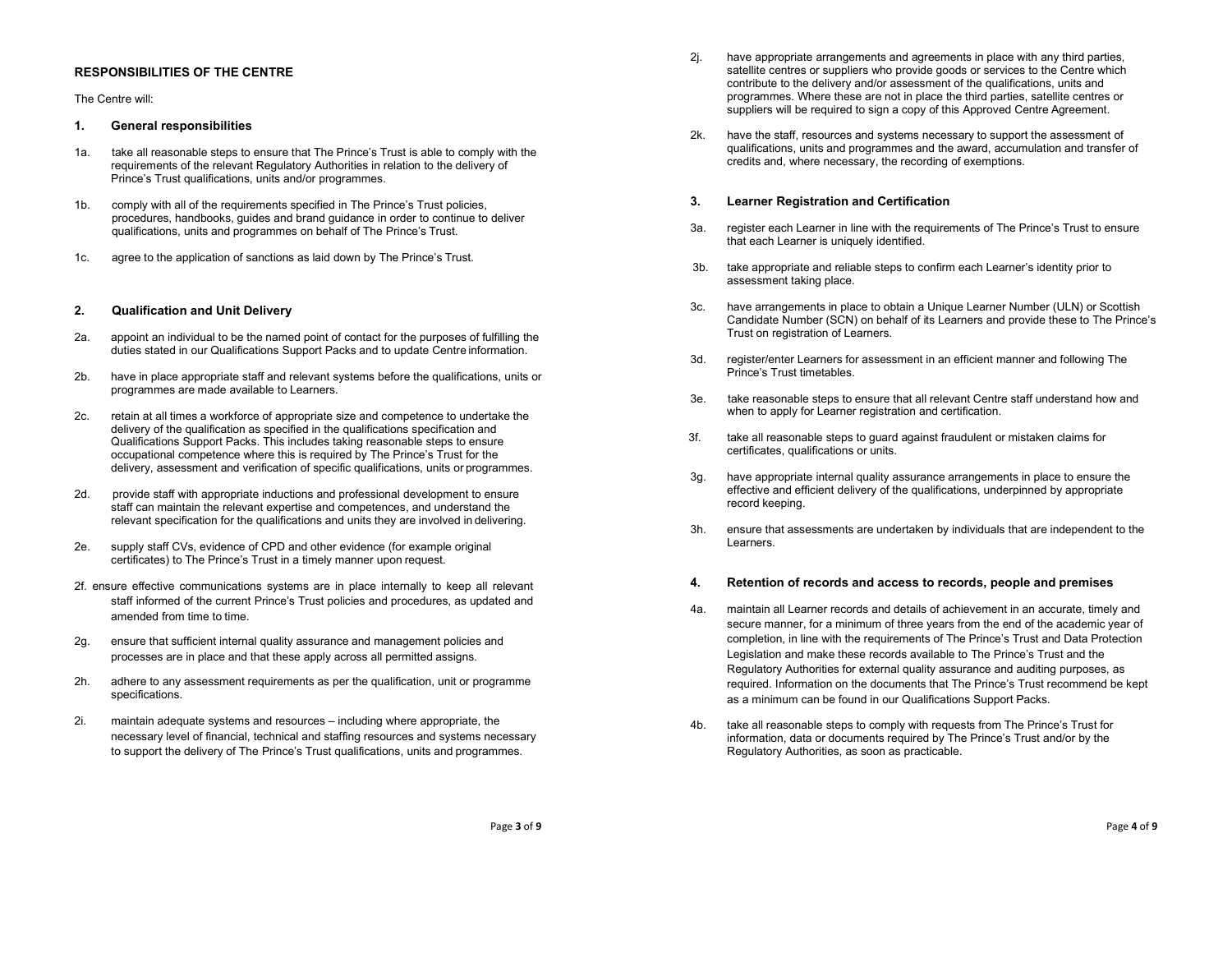- 4c. provide The Prince's Trust and the Regulatory Authorities, on reasonable notice (usually within 5 working days), access to premises, people and records as required, and fully cooperate with their monitoring activities, including but not limited to providing access to any premises used (including permitted assigns).
- 4d. obtain all necessary consents to share personal data as defined in the Data Protection Legislation and as required by this Agreement.
- 4e. provide Learners and/or parents and guardians with a copy of the privacy notice produced by the Learning Records Service.

## 5. Legislation

- 5a. undertake the delivery of the qualifications, units or programmes in accordance with all applicable legislation and regulations relating to equality.
- 5b. ensure all equipment and accommodation used for the purpose of qualification, unit and programme delivery and assessment complies with the requirements of Health and Safety regulations.
- 5c. comply with the requirements of the Data Protection Legislation in relation to all Learner data.
- 5d. comply with all relevant law, regulatory criteria and codes of practice as updated and amended from time to time.

## 6. Policies and procedures

- 6a. operate a complaint handling process or appeals process for the benefit of Learners.
- 6b. adhere to the complaints and appeals policies of The Prince's Trust and provide appropriate information and support to enable Learners to access the appeals process.
- 6c. have in place robust procedures for preventing and investigating incidents of malpractice or maladministration which are up to date and communicated across the Centre, its permitted assigns and all third parties.
- 6d. promptly notify The Prince's Trust of any actual or suspected incidents of malpractice or maladministration in relation to Prince's Trust qualifications and units, usually within 5 working days.
- 6e. adhere to the malpractice and maladministration Policy of The Prince's Trust and provide appropriate access to documents, records, data, staff, third parties, subcontractors, Learners, permitted assigns or any other resource required by The Prince's Trust during an investigation of malpractice or maladministration.
- 6f. provide correspondence with The Prince's Trust if the Centre is subject to sanctions for malpractice by other awarding organisations.
- 6g. promptly notify The Prince's Trust of any changes to the Centre, including change of Centre name, change of named contact, or change of address.

# 7. Management of third parties and sub-contractors

- 7a. ensure all assignations have been declared to The Prince's Trust and promptly notify The Prince's Trust of any changes to these permitted assignations.
- 7b. implement and maintain an effective system for the management of all third party and sub-contracted services and any permitted assignations and ensure that all policies and requirements referred to in this Agreement apply to these third parties and subcontractors.
- 7c. ensure that, where a partnership arrangement exists, the respective roles and responsibilities are documented and made available to The Prince's Trust as required.
- 7d. have in place agreements with third parties and sub-contractors to ensure that all policies and requirements referred to in this Agreement are enforceable with third parties and sub-contractors, including the management of conflicts of interest.
- 7e. ensure it has effective communication systems in place with third parties and subcontractors to keep them up to date with the requirements of The Prince's Trust and the Regulatory Authorities.
- 7f. where there is no agreement in place between the Centre and any third party or satellite centre undertaking or affecting the assessment or delivery of qualifications which adequately covers the conditions of this agreement, the third party, satellite centre or sub-contractor will be required to sign a copy of this Agreement.

# 8. Suspension of Centre Approval

- 8a. co-operate fully with The Prince's Trust in cases where either the Centre or The Prince's Trust decides it needs to withdraw the Centre from its role in delivering qualifications, units or programmes. This co-operation will be provided whether the withdrawal is voluntary or not from the Centre's perspective.
- 8b. take all reasonable steps to protect the interests of Learners in the case of such a withdrawal as referred to in point 8a above. This will apply whether the withdrawal is voluntary or not from the Centre's perspective.
- 8c. ensure that registrations/entries for qualifications and units are made within any twoyear period. Failure to do so will result in suspension or termination of this Agreement. This does not affect a Centre's subsequent approval.

## 9. Fees

- 9a. provide payment of all valid invoices presented by The Prince's Trust in accordance with The Prince's Trust Invoice policy.
- 9b. accept that failure to pay The Prince's Trust in accordance with the invoice policy may result in services being suspended and/or Centre Approval being terminated as set out under Section 8 of this Agreement.
- 9c. accepts that any and all expenses, costs, and charges incurred by the Centre in the performance of its obligations under this Agreement shall be paid by the Centre.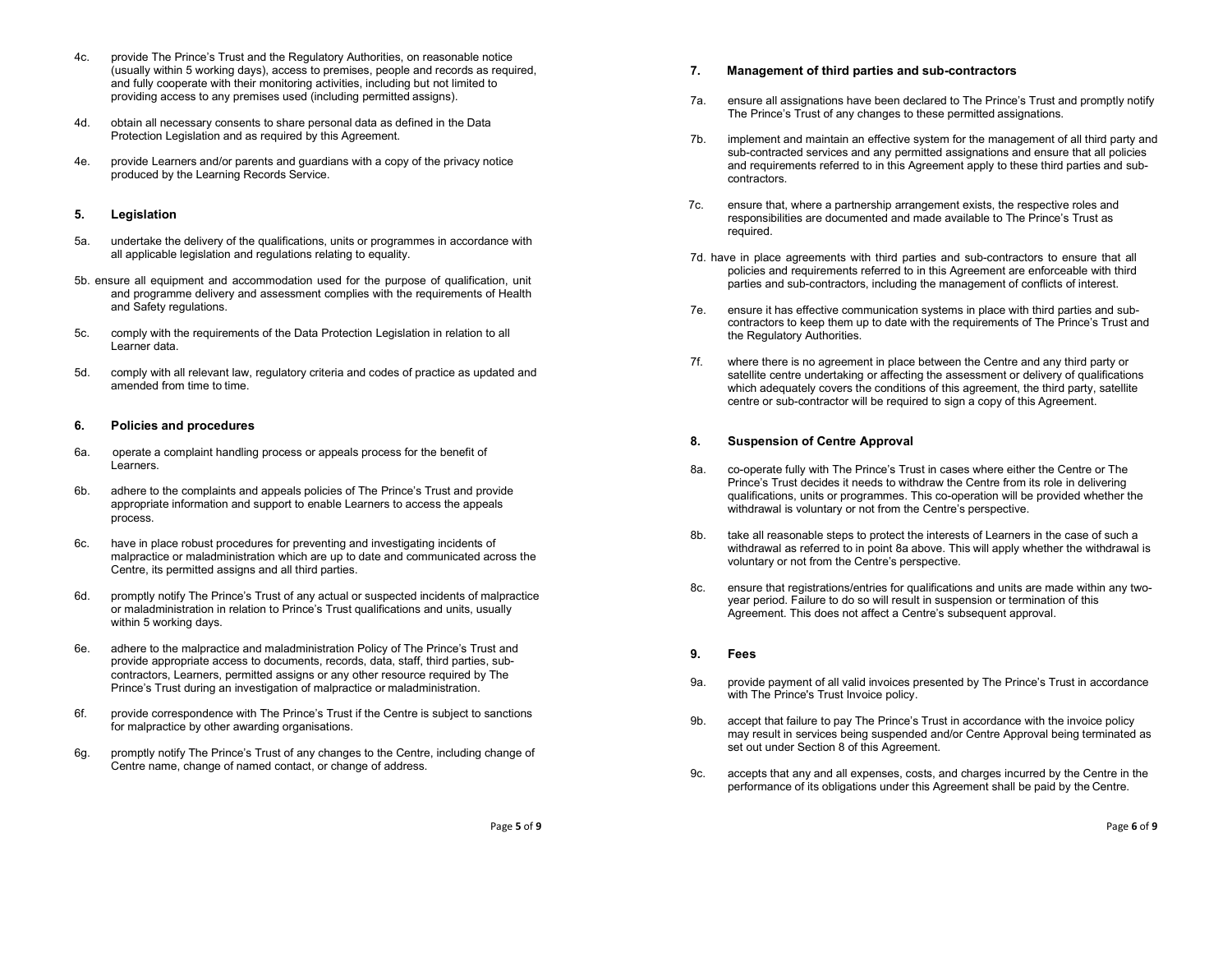# 10. Logo Use and Intellectual property

- 10a. not make any statements, advertisements or promotions in relation to the qualifications of The Prince's Trust that are likely to mislead Learners and other users of the qualifications.
- 10b. not use The Prince's Trust Qualifications logo without written permission being given from the Responsible/ccountable officer and where permission has been given adhere to conditions of use including style and brand guidelines.
- 10c. understand that all rights (including ownership and copyright) in any specifications, instructions, schemes of work, plans, or other material furnished to or made available to the Centre by Prince's Trust Qualifications shall remain vested solely as The Prince's Trust's and the Centre shall not without prior written consent use or disclose to a third party.

# RESPONSIBILITIES OF THE PRINCE'S TRUST:

#### The Prince's Trust will:

## 11. Responsibilities of The Prince's Trust

- 11a. update its policies and procedures from time to time to ensure compliance with regulatory standards and relevant legislation.
- 11b. set out all the requirements with which the Centre must comply in order to continue to deliver the qualifications. These requirements can be found in the Qualifications Support Packs and in the various policies, procedures and guidance issued from time to time.
- 11c. take all reasonable steps to protect the interests of Learners where the Centre withdraws from the delivery of qualifications, or units.
- 11d. take all reasonable steps to protect the interests of Learners where The Prince's Trust withdraws qualifications, or units. The Prince's Trust will give reasonable notice to centres of all changes to qualifications in accordance with the withdrawal processes and policy.
- 11e. review the fees from time to time and shall promptly inform Centres in writing of any changes.
- 11f. answer accurately, fully and within a reasonable time any reasonable enquiries received from users of qualifications and units.
- 11g. provide guidance to the Centre in respect of the parts of the delivery of qualifications and units which the Centre undertakes.
- 11h. undertake quality assurance activities in relation to this agreement from time to time in accordance with quality review guidance given in the Qualifications Support Packs.
- 11i. make available to Centres:
	- the policy for issuing invoices, payment of invoices and the retention and content of invoices;
	- the sanctions policy to be applied in cases where Centres fail to comply with the requirements of The Prince's Trust;
	- a written complaints procedure;
	- information on the appeals process to enable the results of assessments to be appealed;
	- a specification for each of the qualifications and units made available;
	- details of arrangements for making Reasonable Adjustments;
	- details for arrangements for giving Special Consideration; and
	- details of the expected dates or timescales for the issue of results.

# 12. Data Protection

- 12a. The parties acknowledge and agree that, that for the purposes of the Data Protection Legislation, the parties are joint data controllers in respect of any personal data and/or special categories of personal data relating to Learners and exchanged between the parties in furtherance of the Agreement.
- 12b. Each party shall ensure that it complies with its obligations under the Data Protection Laws at all times during the term of the Agreement.
- 13. Termination
- 13a. This Agreement can be terminated:
- (i) by either party, in writing with at least one month's notice;
- (ii) by The Prince's Trust, upon expiry (by whatever means) of the relevant Programme Agreement; or
- (iii) automatically by The Prince's Trust if no Learner registration / entries for a qualification or unit are made over any two-year period.
- 13b. The provisions of clauses 13a may be varied by agreement of the parties to ensure Learners are fully protected and given the opportunity to complete their qualification or transfer to another training provider, if required.
- 13c. Sections 1, 4, 5c, 8, 9, 10, 11 and 12 of this Agreement continue beyond termination.

## 14. DECLARATION

I, the undersigned, declare that the Centre understands that this is an enforceable agreement between the Centre and The Prince's Trust. I further understand and agree that this Agreement applies for whole period of time during which the Centre operates as an 'approved' Centre of the awarding organisation and that the awarding organisation has the right to issue updates and amendments to the Agreement from time to time.

I accept that if the Centre defaults on the commitments made in this application it may lead to the removal of qualification approval and possibly Centre recognition status in line with the sanctions policy of the awarding organisation.